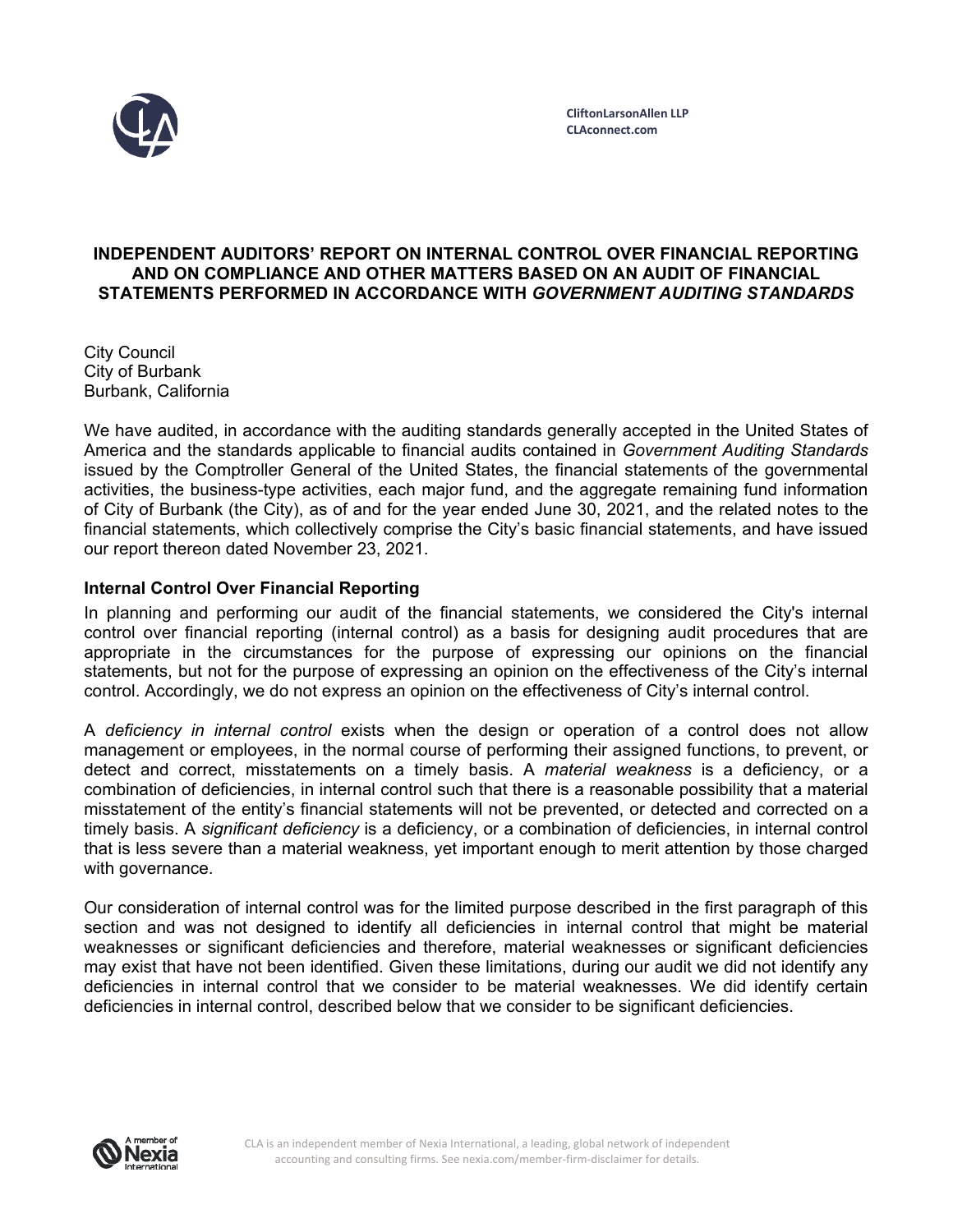City Council City of Burbank Page 2

## **Closing Out Capital Projects**

**Condition:** Constructed capital assets had been put into use yet were still classified as construction in progress.

**Criteria or specific requirement:** An important element of internal controls over the reporting of capital assets is to identify constructed assets that have been put into use. Capital assets that have been put into use should be reclassified from construction in progress and depreciation started.

**Effect:** Within governmental funds of the financial statements there were improperly classified capital assets and depreciation expense was understated, which required a proposed audit entry to correct.

**Cause:** While having been put into use, project managers had a minor amount of work they desired to complete on the projects prior to closing them out.

**Recommendation:** We recommend that City management revisit its policies for closing out capital projects and communicate to project managers that reclassification from construction in progress must take place when a constructed asset is put into use.

**Views of responsible officials and planned corrective actions:** Financial Services staff will communicate to all project managers on a monthly basis to ensure that capital projects are closed in a timely manner. Additionally, Financial Services staff will update the current projects module training to further emphasize the importance of capitalizing assets as soon as they are put into use, and not waiting for final invoicing or lingering punch list items.

#### **Recording of Contingent Gains**

**Condition:** Accounts receivable and deferred revenue had been recorded based on the filing of an insurance claim. We were unable to conclude that the claim was realizable.

**Criteria or specific requirement:** An estimated gain from a contingency should not be recorded until it is realized or realizable.

**Effect:** Accounts receivable and deferred revenue were overstated.

**Cause:** The City's filing of a material insurance claim is infrequent in occurrence. As such, management was not aware of the proper accounting treatment for a claim filed yet not realized.

**Recommendation:** We recommend that City management research and consult on the accounting treatment for transitions that are out of the ordinary.

**Views of responsible officials and planned corrective actions:** The City agrees with the finding and the recommendation. However, it should be noted that the intent of this entry was to book an insurance recovery. The insurance company has agreed to pay for the repair and replacement costs and management provided an amount based on our engineers' estimates.